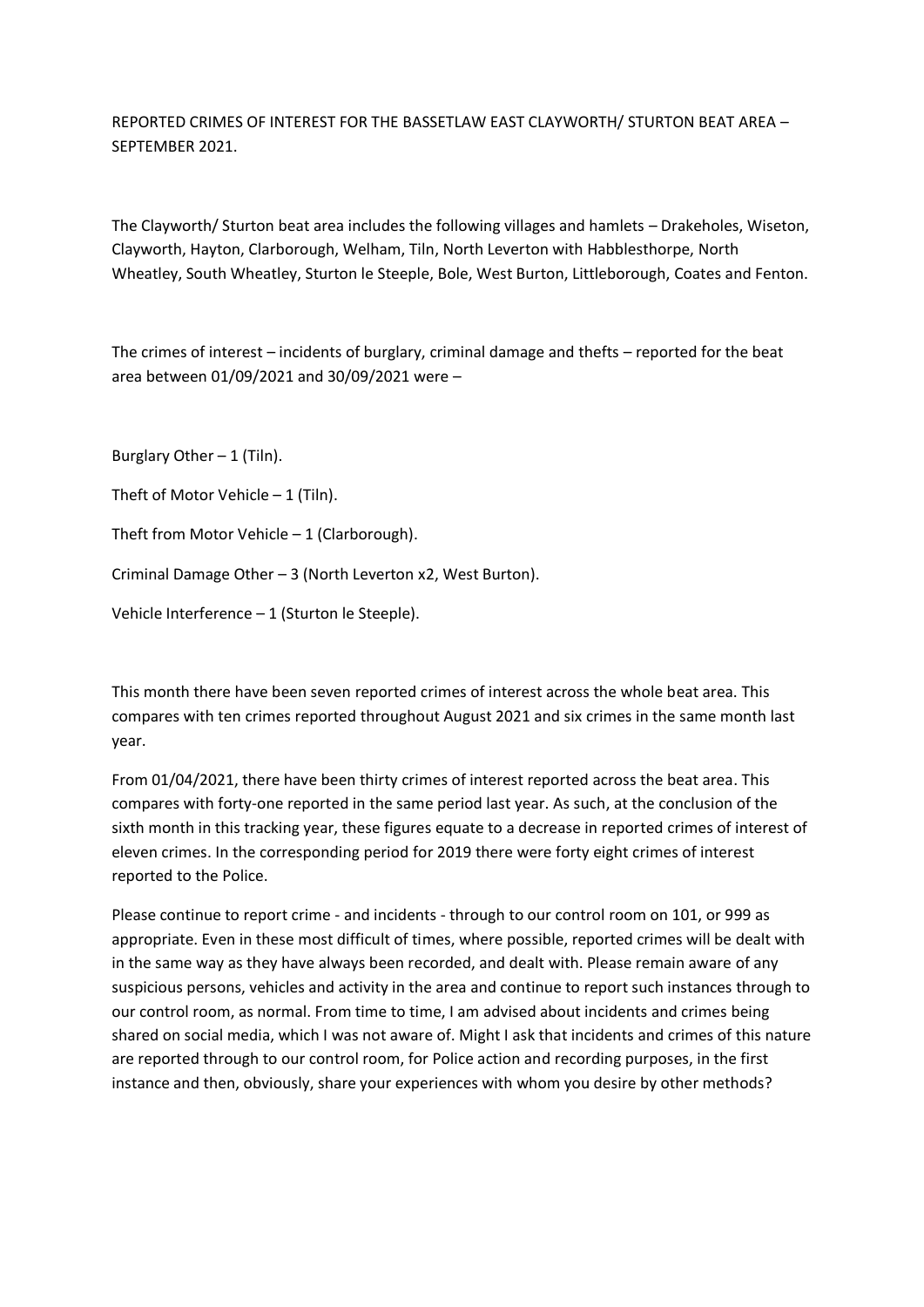As from February 2020, the Police report has included anti-social behaviour incidents only, negating other incident types from this category, such as hoax calls to the emergency services, found/ abandoned vehicles and wildlife/ animal issues. This month there has been two reported incidents of anti-social behaviour across the whole beat area. This compares with one reported incident for August 2021 and one reported for the same month in 2020.

Over the last week or so, I have been advised of community events taking place over the three beat areas, which I cover. It is my intention, where time and demand allows, attending some of the identified community events in order to meet up again with organisers and attendees to discuss with them any issues or concerns, which they might like to share with me. As my time is presently more restricted than my beat manager, I will also be letting him know of forthcoming events on the areas, too.

Many farmers have completed, or have just about completed, their harvesting. This, however, does make many farmers fields accessible again to vehicles being driven by wildlife criminals. Over the last few months there have been a number of Police operations locally, tagged Operation Bifocal, which targets wildlife crime, including poaching, lamping, deer hunting and hare coursing. Sometimes these operations are run alongside similar operations within neighbouring Police forces. More of these operations are planned in the run up to Christmas, where this type of activity, particularly poaching, generally increases, and deer become a preferred target of criminals. Not only are wildlife at risk from this activity, but farmers and landowners also suffered due to damage caused to their land and crops.

As another year draws to a close, and Halloween/ Mischievous Night and Bonfire Night approaches, it would be a good time to remind everyone of the rules and regulations associated with the use and possession of fireworks. Every year the Police, nationally, get numerous complaints about the misuse of fireworks.

On the flipside, for this beat area, over the last few years we have received very few complaints relating to the use and abuse of fireworks.

**The Fireworks Act 2003 put in place the Firework Regulations 2004. Regulation 4 makes it an offence for any person under the age of 18 to possess any firework in a public place or any place to where the public have access (except indoor fireworks such as cap, cracker snap, novelty match, party popper, serpent, sparkler or throw down).**

**Regulation 5 prohibits any person from possessing a category 4 firework, whether in a public place or not. Regulation 7 creates a curfew on the use of fireworks between the hours of 11 pm and 7 am with the following exceptions –**

- **(a) Chinese New Year 1 am (the following day) to 7 am.**
- **(b) 5 th November 12 midnight to 7 am.**
- **(c) Diwali 1 am (the following day) to 7 am.**